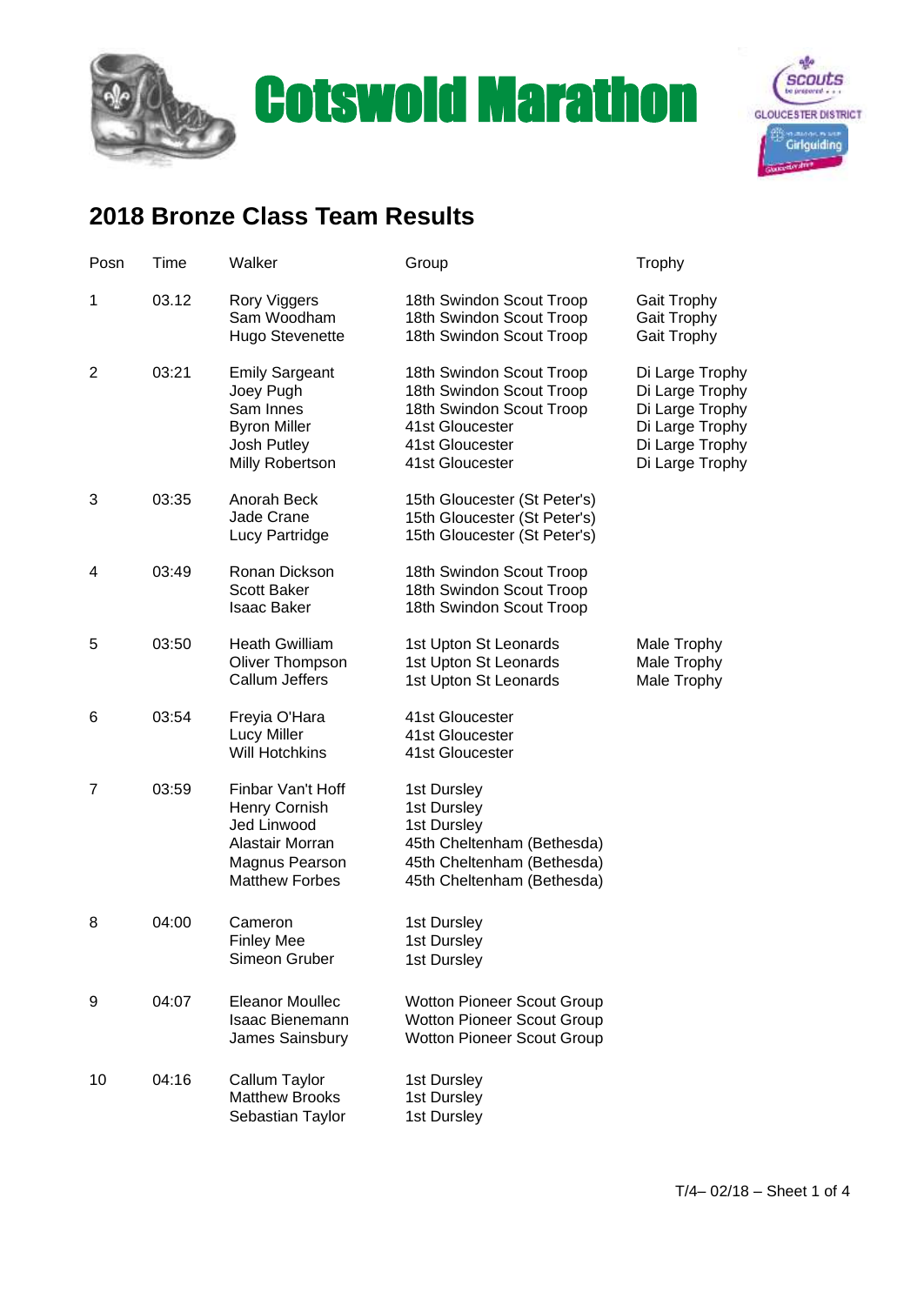| 11 | 04:21 | Sam Williams<br>David Caughman<br><b>Oliver Campbell</b><br><b>Beth Moore</b><br>Ryan Kirk<br>Sam Viner                          | 18th Swindon Scout Troop<br>18th Swindon Scout Troop<br>18th Swindon Scout Troop<br>48th Gloucester<br>48th Gloucester<br>48th Gloucester                                                    |                                                                                                    |
|----|-------|----------------------------------------------------------------------------------------------------------------------------------|----------------------------------------------------------------------------------------------------------------------------------------------------------------------------------------------|----------------------------------------------------------------------------------------------------|
| 12 | 04:26 | Jacob Taylor<br><b>Andrew Potter</b><br><b>Ethan Chivers</b>                                                                     | 48th Gloucester<br>48th Gloucester<br>48th Gloucester                                                                                                                                        |                                                                                                    |
| 13 | 04:26 | <b>Chloe Pressey</b><br>Daisy Edwards<br><b>Ellie Mitchell</b><br><b>Emily Davis</b><br>Maisey Beal<br><b>Madeleine Williams</b> | 21st Gloucester Guides<br>21st Gloucester Guides<br>21st Gloucester Guides<br>21st Gloucester Guides<br>21st Gloucester Guides<br>5th Gloucester Guides                                      | Female Trophy<br>Female Trophy<br>Female Trophy<br>Female Trophy<br>Female Trophy<br>Female Trophy |
| 14 | 04:41 | Jordan Neininger<br>Nick Kawczynski<br>Sam Dawson                                                                                | 51st Gloucester<br>51st Gloucester<br>51st Gloucester                                                                                                                                        |                                                                                                    |
| 15 | 04:42 | Joseph Heaven<br>Jacob Goody<br>Joseph Stott                                                                                     | 51st Gloucester<br>51st Gloucester<br>51st Gloucester                                                                                                                                        |                                                                                                    |
| 16 | 04:46 | Ocean Hibberd<br>Olivia Hattersley-<br>Lucy Beevers                                                                              | 5th Gloucester Guides<br>5th Gloucester Guides<br>5th Gloucester Guides                                                                                                                      |                                                                                                    |
| 17 | 04:55 | Elise Rawlinson<br>John Shirley<br>Joseph Pullen                                                                                 | 45th Gloucester (Abbeydale)<br>45th Gloucester (Abbeydale)<br>45th Gloucester (Abbeydale)                                                                                                    |                                                                                                    |
| 18 | 04:56 | <b>Holly Elliott</b><br><b>Toby Sellers</b><br>Anton Wildschek                                                                   | 45th Gloucester (Abbeydale)<br>45th Gloucester (Abbeydale)<br>45th Gloucester (Abbeydale)                                                                                                    |                                                                                                    |
| 19 | 05:00 | Ross Bradley<br>George Howes<br>Hollie Wylie<br>Leah Plant<br><b>Oliver Howes</b><br>Alicia Dee                                  | 11th Gloucester (Hucclecote)<br>11th Gloucester (Hucclecote)<br>11th Gloucester (Hucclecote)<br>11th Gloucester (Hucclecote)<br>11th Gloucester (Hucclecote)<br>11th Gloucester (Hucclecote) |                                                                                                    |
| 20 | 05:09 | Molly Jones<br>Erin Warren<br>Holly Warren                                                                                       | 38th Gloucester (Longlevens)<br>38th Gloucester (Longlevens)<br>38th Gloucester (Longlevens)                                                                                                 |                                                                                                    |
| 21 | 05:10 | Ashley Wheeler<br><b>Charlotte Wheeler</b><br>Huy Quang                                                                          | 38th Gloucester (Longlevens)<br>38th Gloucester (Longlevens)<br>38th Gloucester (Longlevens)                                                                                                 |                                                                                                    |
| 22 | 05:11 | Andy Cook<br>Helen Blanford<br>Lisa Jones                                                                                        | 38th Gloucester (Longlevens)<br>38th Gloucester (Longlevens)<br>38th Gloucester (Longlevens)                                                                                                 |                                                                                                    |
| 23 | 05:18 | <b>Mark Cummings</b><br><b>Nick Gazzard</b><br><b>Steve Knibbs</b>                                                               | <b>BBC</b><br><b>BBC</b><br><b>BBC</b>                                                                                                                                                       |                                                                                                    |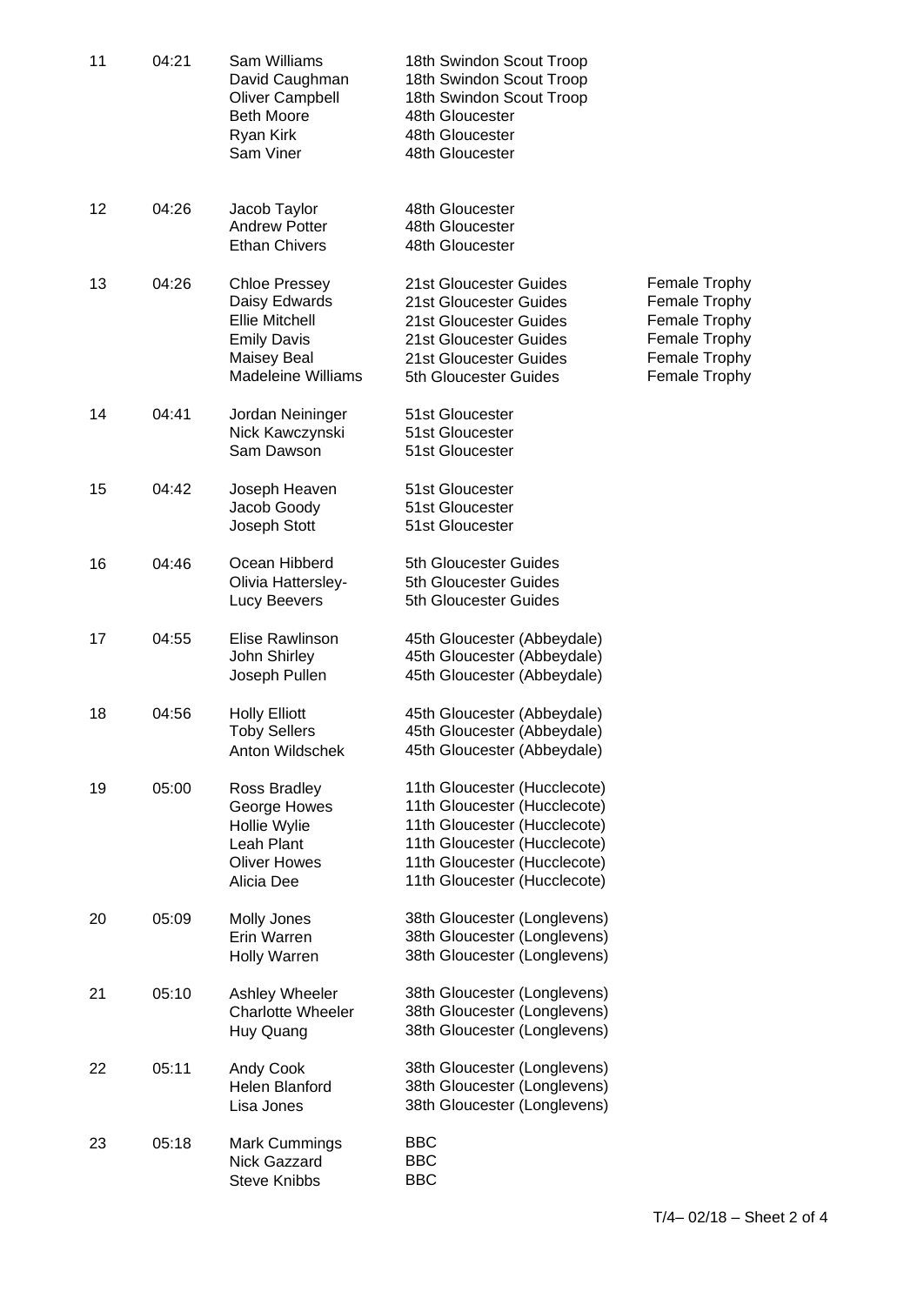| 24 | 5:37  | Alex Beardell<br><b>Tabitha Jones</b><br>Max Webb<br>Ewan Hammond<br>Hyden Burn<br><b>Katie Barnes</b> | St Augustines & Brockworth<br>St Augustines & Brockworth<br>St Augustines & Brockworth<br>St Augustines & Brockworth<br>St Augustines & Brockworth<br>St Augustines & Brockworth |
|----|-------|--------------------------------------------------------------------------------------------------------|----------------------------------------------------------------------------------------------------------------------------------------------------------------------------------|
| 25 | 5:39  | Antonina Lubacha<br>Michael Page<br>Zak Webb                                                           | St Augustines & Brockworth<br>St Augustines & Brockworth<br>St Augustines & Brockworth                                                                                           |
| 26 | 05:44 | <b>Chloe Lawrence</b><br>Oliver Sedgeman<br>Peter Campbell                                             | 31st Gloucester (Highnam)<br>31st Gloucester (Highnam)<br>31st Gloucester (Highnam)                                                                                              |
| 27 | 05:45 | Calum Campbell<br>Duncan Campbell<br><b>Taran Desai</b>                                                | 31st Gloucester (Highnam)<br>31st Gloucester (Highnam)<br>31st Gloucester (Highnam)                                                                                              |
| 28 | 06:01 | <b>Charles Baylis</b><br><b>James Windust</b><br><b>Toby Jenkins</b>                                   | 41st Cheltenham<br>41st Cheltenham<br>41st Cheltenham                                                                                                                            |
| 29 | 06:16 | <b>Eleanor Cleverley</b><br>Joseph Blake<br>Leo Wells                                                  | 1st Upton St Leonards<br>1st Upton St Leonards<br>1st Upton St Leonards                                                                                                          |
| 30 | 06:43 | Eryn Wagstaff<br><b>Thomas Cheffings</b><br><b>Tyrell Evans</b>                                        | 1st Dursley<br>1st Dursley<br>1st Dursley                                                                                                                                        |
| 31 | 06:59 | <b>Asher Grant</b><br>Hamish MacKenzie<br>Theo Baldwin                                                 | 1st Staunton & Corse Scout<br>1st Staunton & Corse Scout<br>1st Staunton & Corse Scout                                                                                           |
| 32 | 07:00 | William Holyoak<br><b>Felix Baldwin</b><br>Lucas Tibbles                                               | 1st Staunton & Corse Scout<br>1st Staunton & Corse Scout<br>1st Staunton & Corse Scout                                                                                           |

## **2018 Bronze Class Individual Results**

| Posn         | Time                    | Walker                                                           | Group                                                                                           |
|--------------|-------------------------|------------------------------------------------------------------|-------------------------------------------------------------------------------------------------|
| 1            | 03:12                   | <b>Tony Martin</b>                                               | 18th Swindon Scout Troop                                                                        |
| $\mathbf{2}$ | 03:21                   | Nick McCormack                                                   | 18th Swindon Scout Troop                                                                        |
| 3            | 03:31<br>03:31<br>03:31 | Charlie Lloyd<br>Dave Bergonzi<br>Katie Lloyd                    | 22nd Gloucester (St Barnabas)<br>22nd Gloucester (St Barnabas)<br>22nd Gloucester (St Barnabas) |
| 6            | 03:50                   | Karl Gwilliam                                                    | 1st Upton St Leonards                                                                           |
| 7            | 03:54                   | <b>Jake Martin</b>                                               | 41st Gloucester                                                                                 |
| 8            | 03:56<br>03:56<br>03:56 | <b>Finlay Gibbons</b><br>James Newman<br>Joshua Turk             | 22nd Gloucester (St Barnabas)<br>22nd Gloucester (St Barnabas)<br>22nd Gloucester (St Barnabas) |
| 11           | 03:59<br>03:59<br>03:59 | <b>Richard King</b><br><b>Anthony Evans</b><br>Daniel Willingham | 1st Dursley<br>45th Cheltenham (Bethesda)<br>45th Cheltenham (Bethesda)                         |